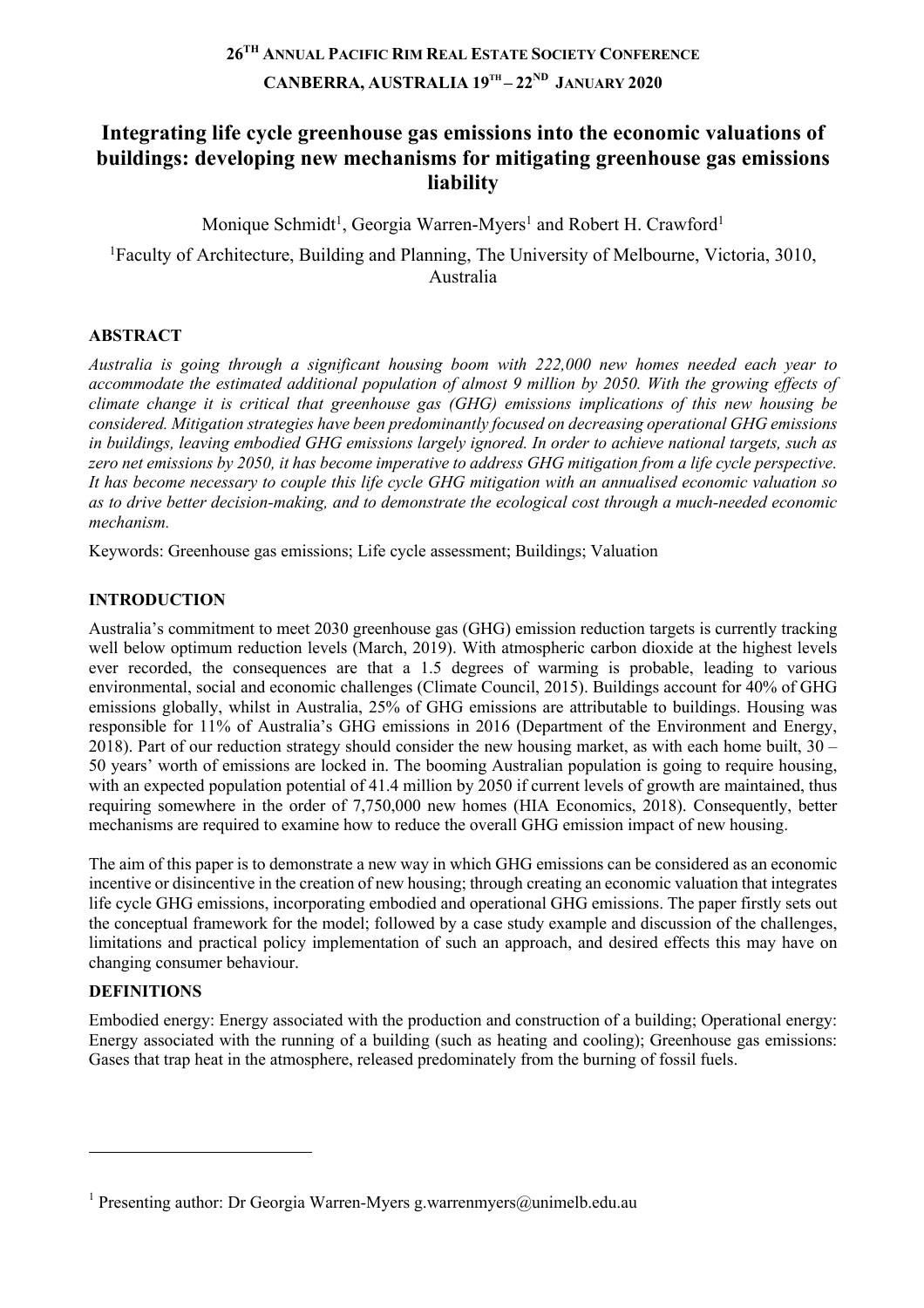### **BACKGROUND**

Buildings contribute to GHG emissions through their initial construction (those emissions associated with the extraction, manufacturing and transportation of materials and the construction process), through their ongoing demand for materials (those emissions associated with maintenance, repair, replacement and refurbishment during the building life), and through their operation (as illustrated in Figure 1). At present, efforts to reduce these GHG emissions focus predominately on operational aspects of buildings, with limited if any consideration for embodied GHG emissions. For example, climate change related policies and programs generally do not consider embodied GHG emissions (Zizzo et al., 2017). Further, often to achieve greater operational efficiency, increases in the embodied energy are a result (Crawford, 2013). Also, many of the systems available in the built environment to benchmark, measure and award building performance are focused either on the design potential of the building or the operational performance. Unfortunately, these generally ignore the contribution of embodied GHG emissions.



#### **Figure 1 Greenhouse gas emissions by building life cycle stage**

Based on Based on Ibn-Mohammed et al. (2013)

The main focus of policy in Australia, and to a broader extent globally, has been on the reduction of GHG emissions during the operational life cycle stage. This is primarily associated with the GHG emissions generated through the operating and running of a building (such as heating, cooling and lighting). At the global level it has been suggested that this life cycle stage accounts for a large proportion (72%) of annual buildingrelated GHG emissions (Architecture 2030, 2019), while in the Australian context this stage has been shown to account for a quarter of building-related GHG emissions (Hosseinie and Martek, 2019).

In Australia, detached dwellings, on average, account for higher emissions than their international counterparts (largely due to the high proportion of coal used in electricity generation) (Jowsey and Kellet, 2012) and are considered some of the least efficient in the developed world (Jowsey, 2012). This, coupled with the significant housing demand, means that it has become imperative to tackle the life cycle GHG emissions of housing in Australia.

While we have some policies in Australia related to operational GHG emissions in residential buildings, this is generally only applied at the new construction end with the requirement for all new homes to achieve a 6 Star NatHERS rating (NatHERS, 2012). This program has a range of issues from modelling, to gaming of the software and the execution of the build; and often does not necessarily result in improved energy efficiency (Kordjamshidi and King, 2009). Whilst the Australian Capital Territory utilise a comparable system they have implemented a mandatory disclosure program to much success, with clear decision-making being demonstrated by both purchasers and occupiers in pricing (Fuerst and Warren-Myers, 2018). Yet, embodied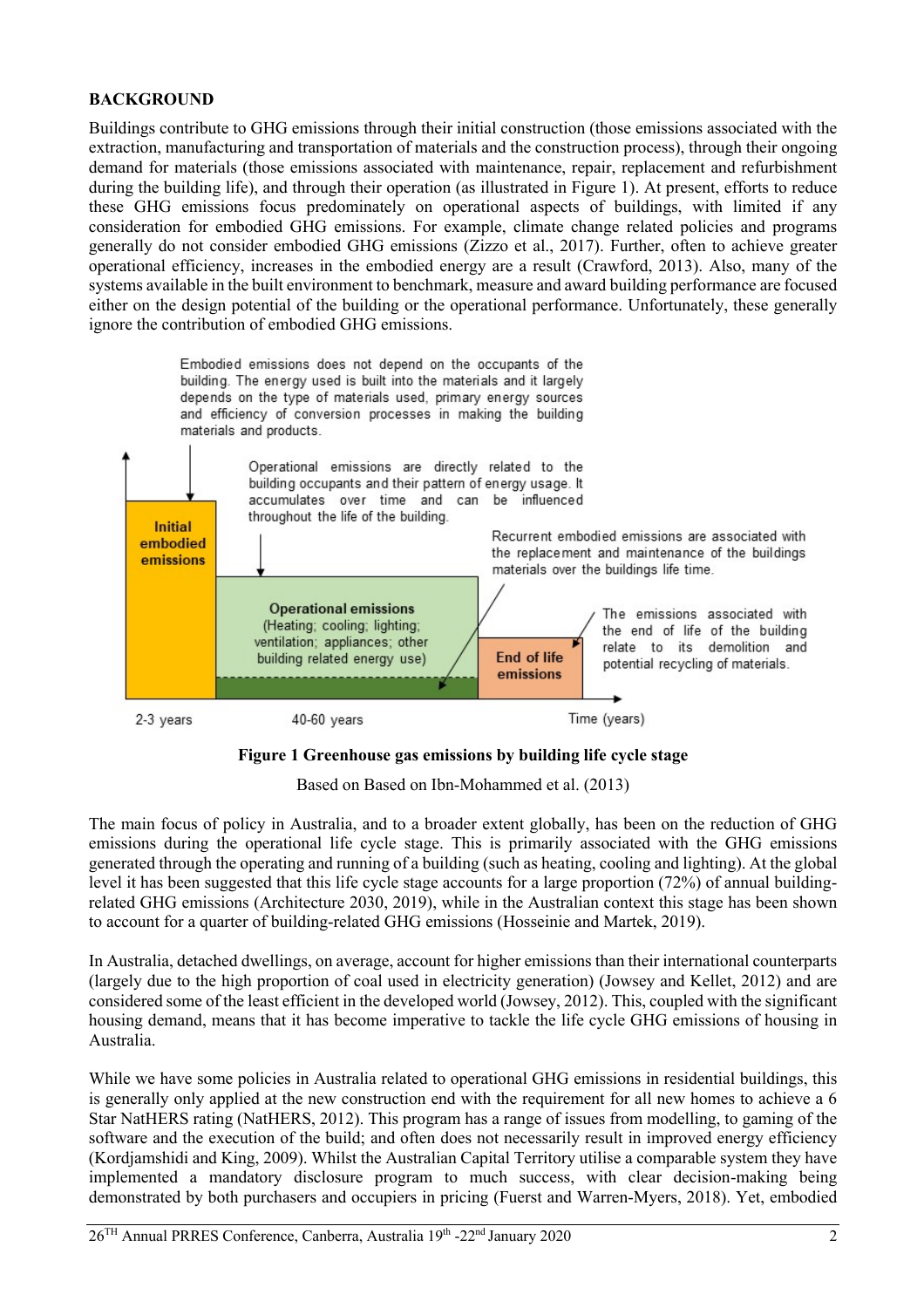GHG emissions have been largely ignored even though they can account for between 20% and 28% of annual global building sector GHG emissions (Zizzo et al., 2017) and approximately 11% of Australia's national GHG emissions (Schinabeck and Wiedmann 2015). As operational efficiency increases, the impact of embodied GHG emissions in buildings will become increasingly significant and global and national targets will not be met without approaching building GHG emission reduction from a whole life cycle perspective (Brownbill, 2019). In addition, despite over a decade of energy saving analyses and cost-benefit analyses looking at profits and energy savings, limited consumer engagement has occurred (Yang and Lam, 2019), particularly in the residential sector in Australia (Pitt and Sherry, 2014).

Further, current approaches fail to proactively engage consumers to make better decisions, particularly in the choice of materials that would potentially reduce embodied GHG emissions, in addition to operational GHG emissions reductions and actions in the use of buildings. With embodied GHG emissions representing such a significant proportion of a household's GHG emissions, it is critical that this aspect is considered in conjunction with the operational energy across a building's life cycle. There is an urgent need to consider embodied GHG emissions and to capture both embodied and operational emissions together in creating an assessment scheme that can aid decision-making while also having an influence on consumer behaviour during the lifetime of the building.

A regulatory approach needs to be taken in order to generate a better system that considers both the embodied and operational GHG emissions across the life cycle of a building. One way in which this can be done, is to create a mechanism or lever that is understandable and has an immediate effect on purchasers and occupiers of property. Understanding the value argument has had much discussion in practice, in markets and in academia; particularly in the role of sustainability and other levers used in order to change consumer behaviour (Spangenberg and Lorek, 2019). There has been much discussion about mandatory versus voluntary approaches, particularly in the context related to energy efficiency (Säynäjoki et al., 2017, ASBP, 2014, Dixit et al., 2012). However, mandatory reporting programs have demonstrated the greatest effect and also demonstrable changes in consumer behaviour in the buying or renting of property (Brounen and Kok, 2011, Hyland et al., 2013, Fuerst et al., 2015, Kahn and Kok, 2014, Stanley et al., 2016)). Certainly, over the past decade clearer relationships have identified the capitalisation of energy efficiency in building values, rents and sale prices across the world in both commercial and residential markets. Learning from the past two decades of policy and rating tools, this paper suggests a more holistic approach to incorporating all GHG emissions across the life cycle, and contrived in such a way that consumers can readily understand the impact and financial implications of their choices in the purchasing of a new home, or in future decision related to existing buildings.

Whilst Carbon Rights attached to land was established in 2003 under the *Carbon Rights Act 2003,* which enables a Carbon Right to be registered to the certificate of title of land. A carbon right is defined as being 'the right to the benefits and risks arising from carbon sequestration and release on a specified parcel of land' (Landgate, 2017).Whilst its' registration and identity are in existence, and the rights guaranteed, the value is subject to market dynamics and ultimately market value. Further, once a Carbon Right is registered, there are also Carbon Covenants, that can be applied positively and negatively. The Carbon Right and Covenant is related to the sequestration and release comprised in vegetation and soil absorption of carbon dioxide. As yet, there is no built environment equivalent in Australia; but anticipate that in the future as GHG emissions and their measurement, quantification and value become prevalent in society; mechanisms and legal entity will be developed. Learning from the past two decades of policy and rating tools; this papers suggests a more holistic approach to incorporated all GHG emissions across the lifecycle be considered including embodied and operational energy; and contrived in such a way that consumers can readily understand the impact and financial implications of their choices in the purchasing of a new home; or in the future of any home or building (this is future research). Further, this research may present a possible methodology and the initial development of Carbon Rights for the built environment.

### **METHOD**

### **Conceptual Model**

From a valuation perspective, there is the implicit assumption of *in perpetuity*, yet by ignoring the GHG emissions associated with buildings over their entire life, the contribution of buildings to meeting GHG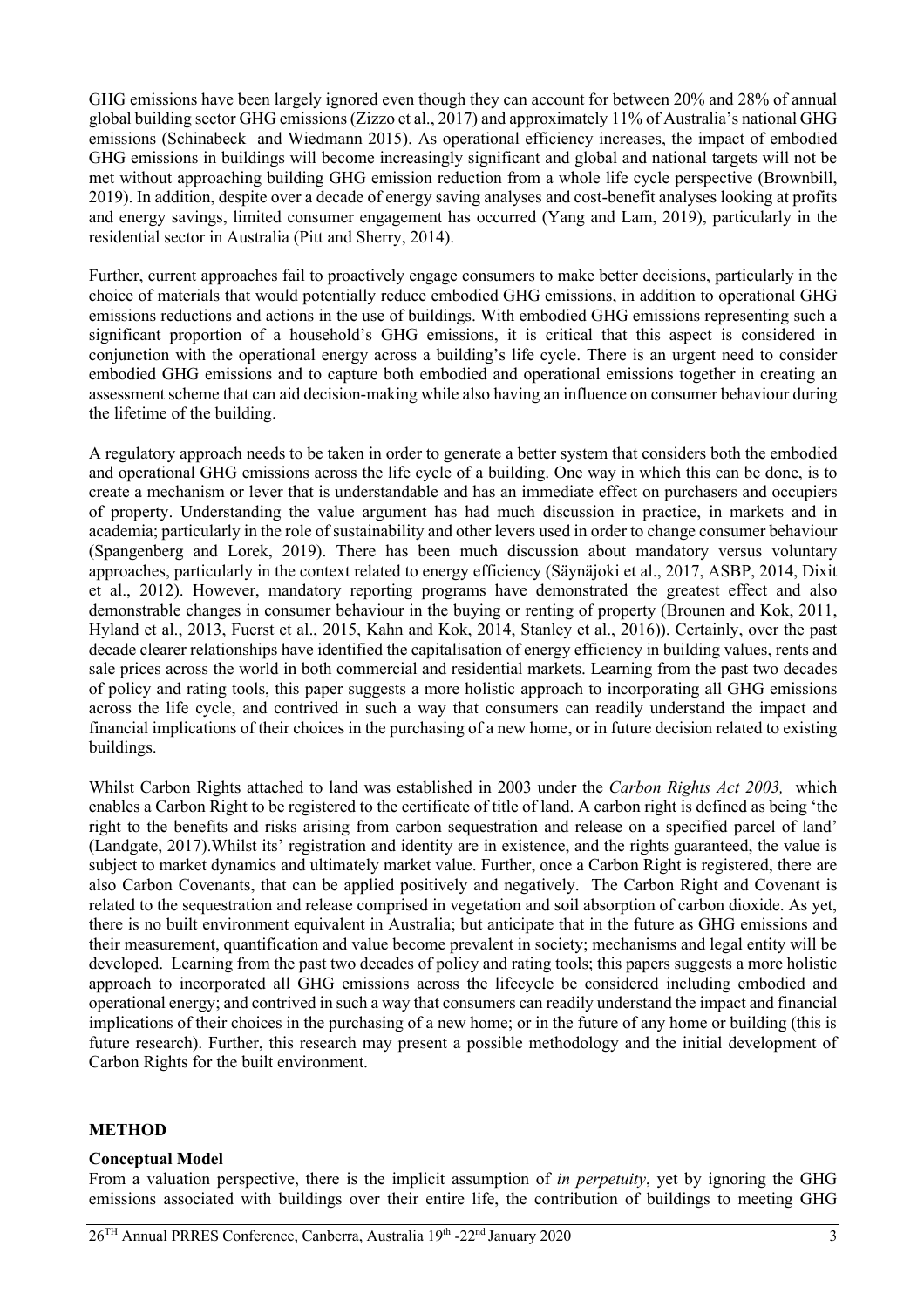emissions targets is lost. Further, environmental economics would suggest that incentive structures can be used to alter decision-making (Tietenberg and Lewis, 2016); if reductions and better consideration of the GHG emissions of new buildings was considered at the outset of a building design then greater reductions could be achieved. Therefore, there is growing importance in assessing and capturing GHG emissions of buildings in order to create appropriate reduction schemes, reduce GHG emissions across the life cycle, and to calculate offsets, sequestration and penalties for the emission of GHGs.

The conceptual model is shown in Figure 2, which attempts to incorporate the initial embodied GHG emissions, recurrent embodied GHG emissions, end of life embodied GHG emissions and the operational GHG emissions over the life of a building. These are combined to comprise a total life cycle GHG (LCGHG) emissions liability. These can then be offset by sequestered GHG emissions, or generation of energy or other offsets for GHG emissions that might be undertaken. This provides the asset side of the equation. The asset side provides a modelled total life cycle GHG emissions for a building. For the development of new housing, a current market carbon price would be utilised to demonstrate the effective cost of the building's life cycle GHG emissions. This could then be annualised to provide an understanding of the recurrent probability of the ongoing GHG liability for the building. Key limitations and areas for future research are around estimating effective building life and the implications this has on the modelling, the estimation of carbon prices into the future and whether carbon prices will astronomically increase as carbon-pricing policies are determined at a national and globally level (Aldy and Stavins, 2012, Stavins, 2019), and identifying the most effective mechanisms for reducing GHG emissions associated with the various stages of a building's life.



**Figure 2 Conceptual Model Stage 1 – Modelling life cycle greenhouse gas emissions of new housing**

The modelled total life cycle GHG (LCGHG) emissions would provide the initial basis on which potential developers, new home builders and prospective owners could consider the liability and potential financial implications of their choices. To move beyond just yet another modelled concept; and to engage decisionmakers and actual occupiers in changing their behaviour, this modelled approach then needs to be engaged with an annualised engagement program. The embodied aspects would be annualised as shown in Figure 3, while the actual operational aspects and onsite generation are taken from actual annual data, then processed to provide the net annual operational GHG emissions of the asset. This then provides an annual life cycle GHG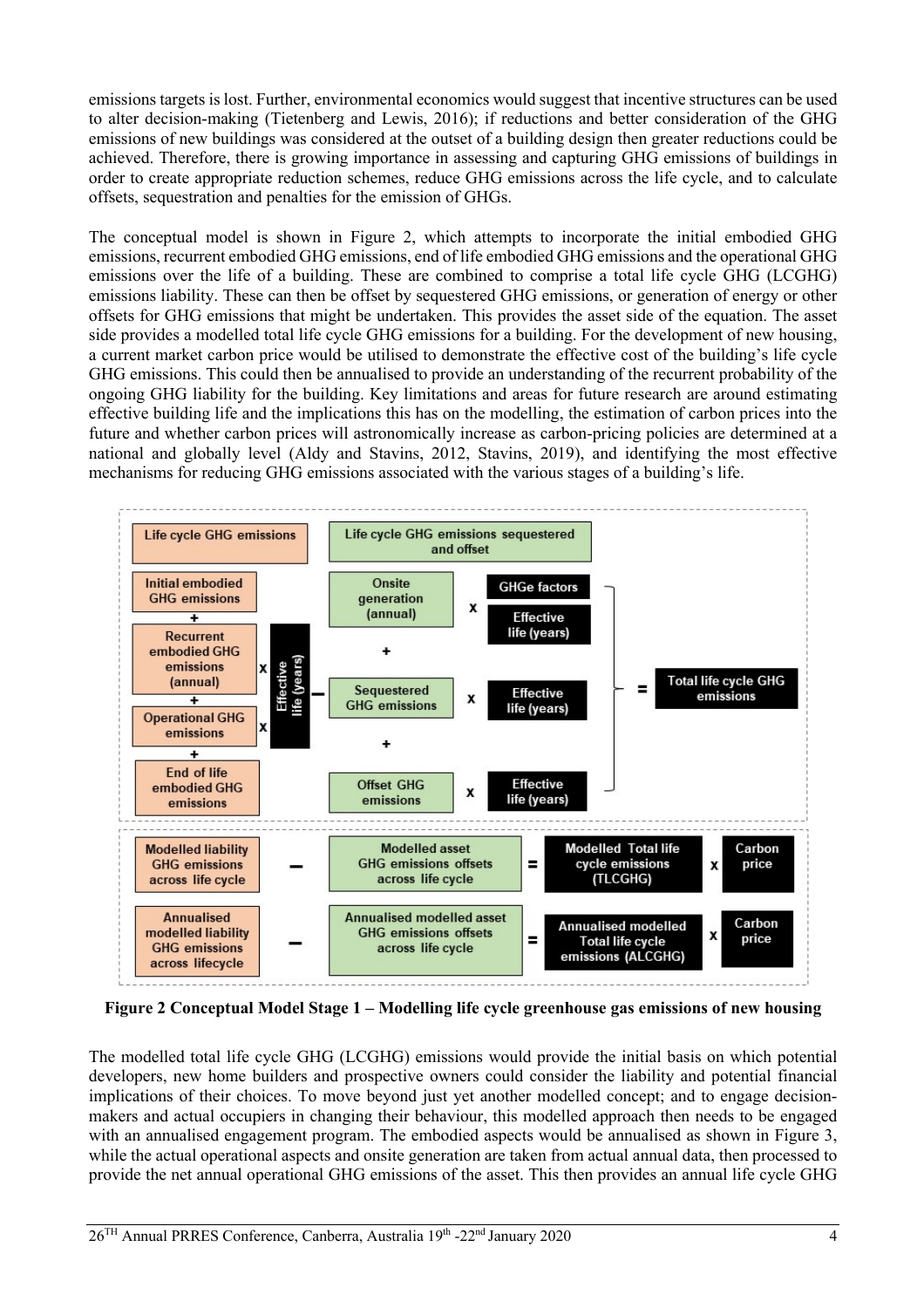emissions figure which can then be valued to extrapolate and demonstrate understanding of the ongoing financial liability.



**Figure 3 Conceptual Model Stage 2 – Valuation and estimate of annual life cycle greenhouse gas emissions liability**

Capturing and valuing environmental implications, in this case the GHG emissions related to buildings, is encroaching on the decade long debate in economics regarding the valuing of environmental concerns which is split into two key areas: ecological economics and environmental economics (Tietenberg and Lewis, 2016). Environmental economics focuses on the neoclassical approach whereby economic incentives (or disincentives) are used to shape human behaviour to achieve enhanced human welfare. It is with this approach in mind that the valuation of GHG emissions associated with buildings and examining mechanisms to create and generate responsibility, through financial levers, is considered, in order to drive better decision-making at the outset.

Valuation of GHG emissions has been attempted using various approaches, namely the *damage cost avoided approach, the abatement cost estimate, willingness-to-pay estimates* and *market pricing of carbon (*Dobes et al., 2016*).* The variability and uncertainty in the first three approaches can often generate unrealistic figures and the implications for how this should then be interpreted for housing is complex and likely confusing. Thus, the approach to utilise the market price of carbon, at the date of assessment, should be utilised at least in the first instance, lending itself towards current valuation practice of real estate in the assessment of market value, the utilisation of market evidence to ascertain current consideration; further, as this would then also reflect current pricing (which will likely vary depending on future political and economic approaches to tackling climate change); thus having the ability for this to be a considered 'market' rate for carbon or a 'defined' rate generated by government. Other approaches also include the econometric approaches to valuing environmental and natural resources from a non-market perspective (Haab and McConnell, 2002). These approaches are established in welfare economics; and comprise parametric models and distribution-free models for contingent valuation, in addition to several approaches to willingness-to-pay and its use as a contingent valuation approach. Table 1 depicts current practice for valuing carbon dioxide equivalent emissions, although none consider the built environment explicitly.

| Jurisdiction    | <b>Department</b>         | <b>Method</b>                | Mid-range value per<br>tonne of CO <sub>2</sub> e | <b>PPP</b><br><b>USD</b> | <b>Remarks</b>                        |
|-----------------|---------------------------|------------------------------|---------------------------------------------------|--------------------------|---------------------------------------|
| Australia       | Transport                 | Abatement cost               | A\$34.75                                          | 2013<br>22.8             | Source:<br>Austroads<br>(2014)        |
| New Zealand     | Transport                 | Damage cost                  | NZ\$40                                            | 27.2                     |                                       |
|                 | Health and<br>Environment | Carbon prices                | NZ\$6.5 (March 2015)                              | 4.4                      | For cost<br>effectiveness<br>analysis |
| France          | Transport                 | Abatement cost               | €42.05(2010 € for 2015)                           | 51.1                     | Source: OECD                          |
| Germany         |                           | Damage and<br>abatement cost | €80 (2010 € for years to<br><b>2030</b>           | 105.6                    | (2015)                                |
| Japan           |                           | Damage cost                  | US\$25.70 (2013 \$)                               | 25.7                     |                                       |
| The Netherlands |                           | Abatement cost               | €78 (2010 € for 2015)                             | 96.5                     |                                       |
| Norway          |                           | Abatement cost               | NOK210 (2013 NOK for<br>2014)                     | 22.8                     |                                       |
| Sweden          |                           | Fuel tax and $CO2$           | SEL1.08 per kg (2010 SEK<br>for $2015$            | 126.6                    |                                       |

|  | Table 1 Current international practice for valuing carbon dioxide equivalent emissions |  |  |  |
|--|----------------------------------------------------------------------------------------|--|--|--|
|  |                                                                                        |  |  |  |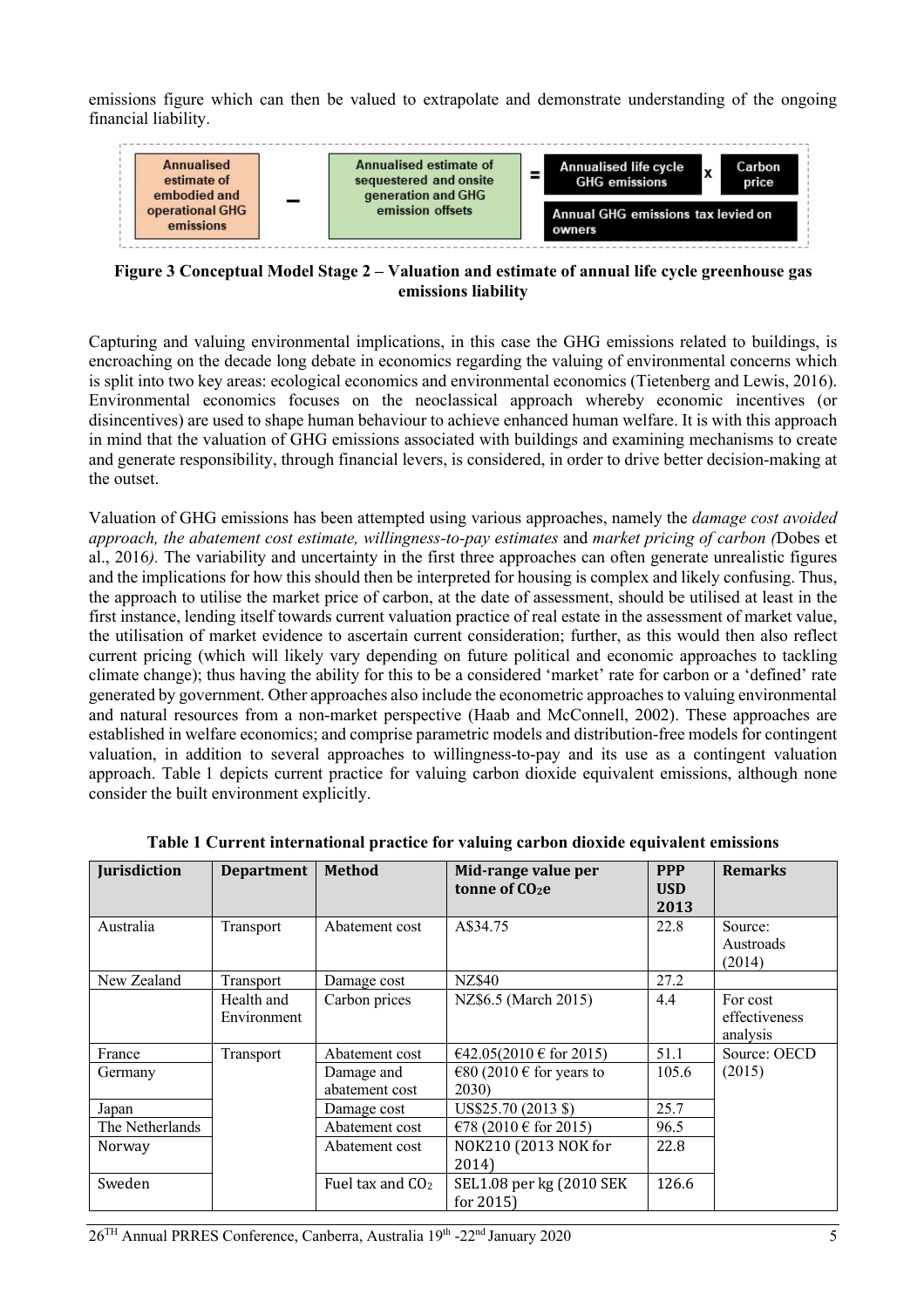| UK  | All<br>departments | Abatement cost | £61 (non-traded) $(2013 \text{ E})$<br>for $2015$ | 92.2 |
|-----|--------------------|----------------|---------------------------------------------------|------|
| US. | All<br>departments | Damage cost    | US\$11 (2007 \$ in 2015)                          | 12.1 |

Note: CO<sub>2</sub>e values for Australia and New Zealand were first inflated to 2013 process in domestic currency using GDP deflators and then converted to USD using PPP conversion factors. GDP deflators and PPP data are sourced from The World Bank. Other  $CO<sub>2</sub>e$  estimates were sourced from OECD (2015). Source: Dobes et al. (2016, Table A5.1)

As with any approach that attempts to generate greater efficiencies and reduction in GHG emissions, this often comes at a cost; and with affordability being a composite concern of governments, there is likely a need to create benchmarks reflecting a level achievable and for everything that is greater; otherwise there might be a greater affordability issue when people are reluctant to build new homes, and with the growing population there is going to be extant need to develop more housing into the future. However, how does the communication of the cost of GHG emissions be portrayed to consumers, in a format that they can effectively understand. Further, not just looking at the energy bills expected into the future, of which there is still scant information about this; but consider the whole of life GHG emission implications. By creating an economic value of the GHG emissions, this can be communicated in monetary terms. This could then be considered sideby-side with cost-benefit options of how one could improve the initial embodied energy GHG emission contribution, whilst balancing long term operational GHG emissions. This would also generate a focus on the initial design decisions made at the outset, but also consideration for ongoing occupant behaviour. By using annual consumption data this may further encourage greater efficiencies, but would require some level of normalisation and testing of benchmarks so as not to overtly disadvantage. Once benchmarked, validated and normalised, this approach could be utilised as a policy lever to drive better behaviour in not only initial decision-making of the design and construction, but ongoing utilisation of the asset over time through the application of a tax.

Given the uncertainty of climate change and the implications of its effects, the possibility of determining the carbon price earlier in the equation is not realistic and consequently needs to be a live consideration; in such that the model then becomes dynamic when utilised as an annual measure from a policy context and capturing of GHG emissions through creation of a building related tax utilising this formula. The effective and perceived value would also be uncertain and subject to change; which by demonstrating an annual form of tax liability means that the potential of this to be considered in a similar manner by prospective purchasers, owners and occupiers would be in the nature of current council rates, land tax and other operational expenses considered in the owning of property (Oates, 1969, Palmon and Smith, 1998). Thus, those properties with high LCGHG liability, would likely have a higher annual liability which could be partially offset by occupier behaviour; but would still act as an indicator of future costs for prospective purchasers of the asset. Therefore, from an economic theory perspective, it would suggest that one would choose a property with a lower LCGHG liability and/or accordingly factor into the price offered the economic impact of the LCGHG liability. This would then be reflected in the market prices and subsequently market values of properties.

### **Methodology and Data**

The process for calculation of the GHG emissions across the life cycle of the building (LCGHG) takes a staged approach; similar to that depicted in Figure 2 of the conceptual model. The initial calculation would be completed by adding together the initial embodied GHG emissions (*IEGHG*) of a house (h)*,* the annual operational GHG emissions (*OGHG*) multiplied by the service life of the house (*SL*h), and the recurrent embodied GHG emissions (*REGHG*). The annual GHG emissions offset by the onsite generation of the house (*OG*h) and the annual sequestered GHG emissions (*SGHG*h) are then subtracted to complete the calculation. This paper uses a case study house to demonstrate how this is performed.

The IEGHG emissions were calculated using the Path Exchange (PXC) hybrid approach which has been shown to provide the most comprehensive analysis of embodied emissions compared to other approaches (Crawford, 2011). The IEGHG of the main materials that make up the fabric of the house (such as the ground floor; external walls; internal walls; roof and internal finishes) is calculated by multiplying specific material quantities by an embodied GHG emissions coefficient for each material.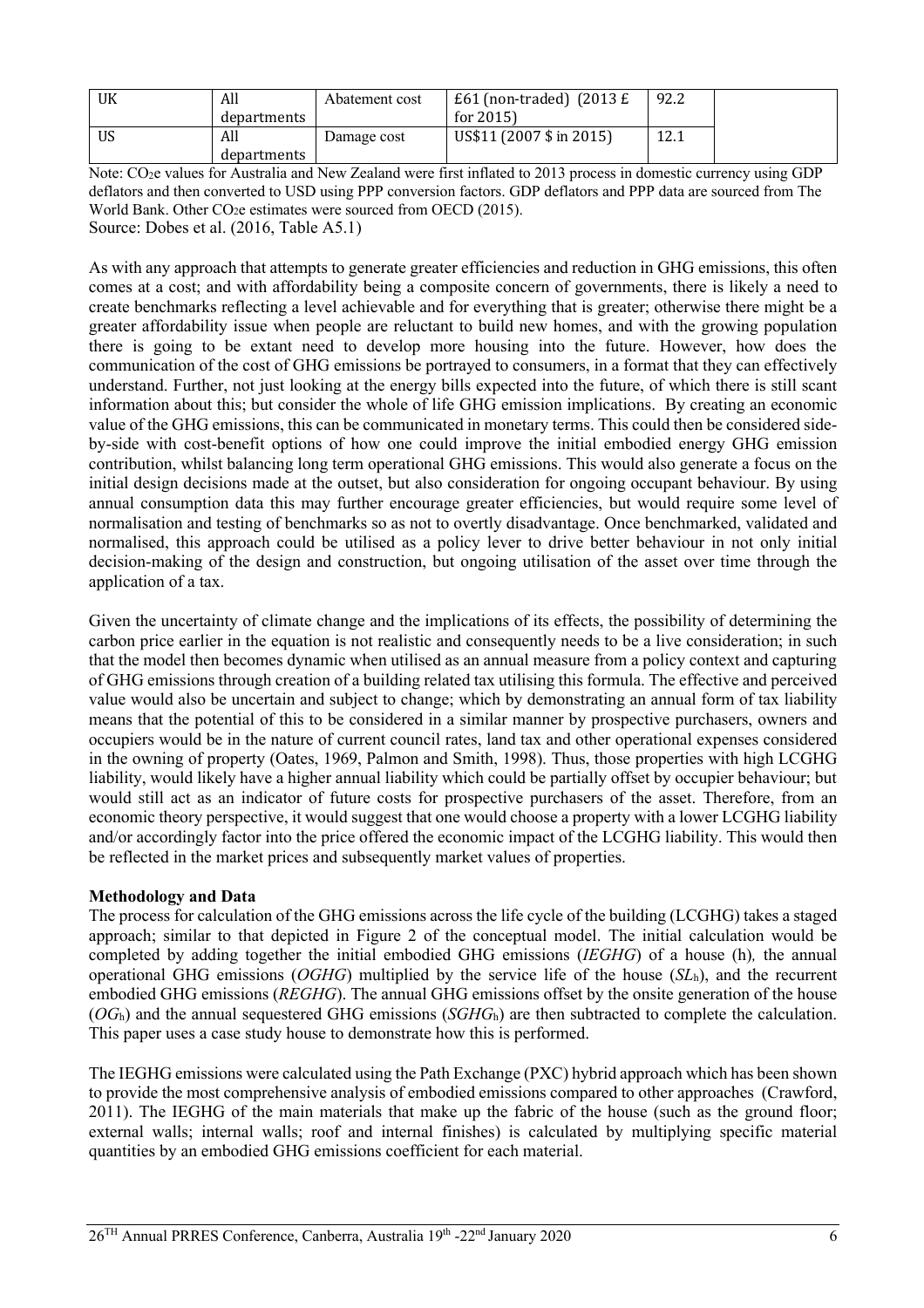The OGHG emissions have been estimated using a dynamic simulation approach, which has been shown to provide reliable results (Reeves et al., 2012, Wang and Zhai, 2016). The simulation software package Green Building Studio was used and has been shown to be a suitable software tool for decision-making at an early design stage (Stumpf et al., 2011). The recurrent embodied GHG emissions were calculated using the PXC hybrid approach and material service life values for materials, for the period of analysis considered (i.e. 12 years). See Equation 1.

 $LCGHG<sub>hYx</sub> = IEGHG<sub>h</sub> + REGHG<sub>h</sub> + (OGHG<sub>h</sub> × SL<sub>h</sub>) + (OG<sub>h</sub> × SL<sub>h</sub>) + (SGHG<sub>h</sub> × SL<sub>h</sub>)$  (1)

#### **Case Study**

The case study used here is a detached brick veneer house located in Victoria, Australia. The rationale for selecting a detached house is that at present 69% of housing activity is attributed to detached dwellings, with the rest comprising of 8% semi-detached and 23% multi-units (HIA, 2018). Approximately 90% of these dwellings have 3 or 4 bedrooms (Robb and Lucas, 2016), with 3-bedroom dwellings being the most common (CommSec, 2017). For this case study, one of the most popular floor plans was selected from the largest house builder in Australia, Metricon (Metricon, 2019), as shown in Figure 4. The house comprises four bedrooms, separate sitting entry area, open plan kitchen family and dining, master with ensuite, family bathroom with separate toilet, laundry and a double car garage, of 230 square metres. The key characteristics of the house are detailed in Table 2. The house has a concrete waffle pod ground slab and concrete roof tiles with timber trusses, brick veneer external walls, single glazed windows with aluminium framing. Insulation used for the home comprises R2 glasswool batts in the walls and (denoted by the red line in Figure 4) and R4 glasswool batts in the ceiling. The house does not have any provisions for onsite generation and carbon sequestration has not been included.



**Figure 4 Floor plan and view of the case study house**

| <b>Building item</b>        | <b>Detail</b>     | <b>Building item</b> | <b>Detail</b>                          |
|-----------------------------|-------------------|----------------------|----------------------------------------|
| <b>Areas and dimensions</b> |                   |                      | <b>Materials and finishes</b>          |
| Area                        | $230 \text{ m}^2$ | External wall        | Brick veneer with 90mm<br>timber frame |
| Number of bedrooms          | 4                 | Roof                 | Concrete tile with                     |
|                             |                   |                      | timber truss                           |
| Ceiling height              | 2400 mm           | Windows              | Clear single glazed with               |
|                             |                   |                      | aluminum frame                         |
| Length and width            | 19.7m / 14.8m     | Floor                | Concrete waffle pod slab               |
| <b>Heating</b>              |                   |                      | <b>Insulation</b>                      |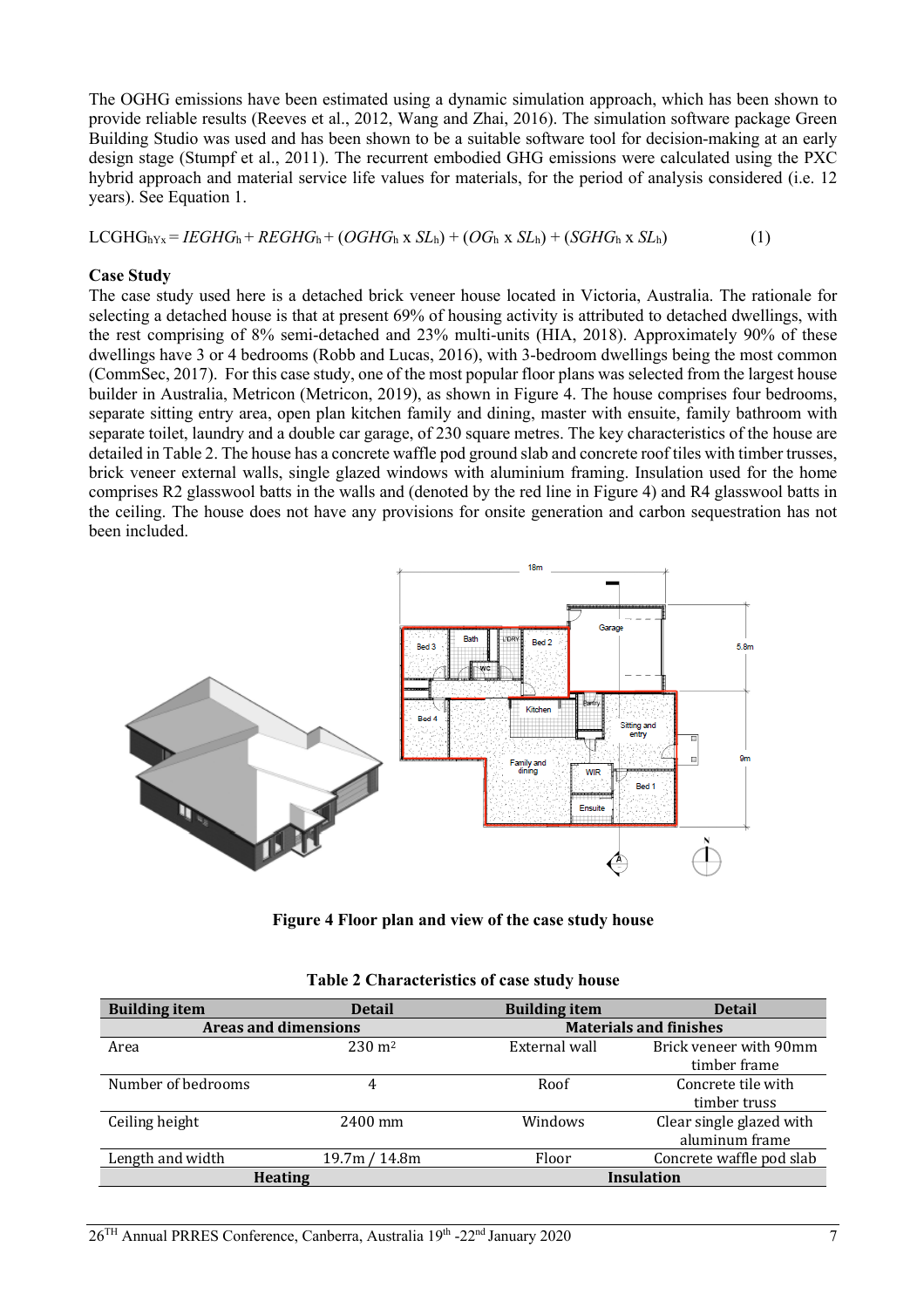| Heating      | Gas ducted 3 star<br>heating unit   | External wall | R <sub>2</sub> Glasswool batts |
|--------------|-------------------------------------|---------------|--------------------------------|
| Water heater | Solar hot water heater<br>200 litre | Ceiling       | R4 Glasswool batts             |

### **RESULTS**

Stage 1 results of the case study house are detailed in Table 3. The IEGHG of the case study house is 167.9 tCO<sub>2</sub>e (0.72 tCO<sub>2</sub>e/m<sup>2</sup>). The OGHG emissions of the house is 8.5 tCO<sub>2</sub>e per annum. The service life of the house considered for the purpose of this paper is 12 years (including Year 1) so as to determine the LCGHG emissions until the year 2030. The analysis at this stage has not included sequestration or onsite generation, as these are an area for future research.

| <b>Type</b>             | <b>Description</b>                         | Total $(tCO2e)$ |
|-------------------------|--------------------------------------------|-----------------|
| IEGHG <sub>h</sub>      | Initial embodied GHG emissions             | 167.9           |
| OGHG <sub>h</sub>       | Annual operational GHG emissions           | 8.5             |
| REGHG <sub>h</sub>      | Recurrent embodied GHG emissions (at 2030) | 34.5            |
| LCGHG <sub>hY2030</sub> | Life cycle GHG emissions (at 2030)         | 304             |
| SeGHG <sub>h</sub>      | Sequestration                              | NA              |
| GeGHG <sub>h</sub>      | Onsite generation                          | ΝA              |

|  | Table 3 Life cycle greenhouse gas emissions for the case study house |
|--|----------------------------------------------------------------------|
|  |                                                                      |

The next step was to multiply the LCGHG emissions of the dwelling by the market price for carbon so as to understand effective cost of the building's life cycle emissions. The price used for this study was A\$16.50/t (as reported by RepuTex Energy (2019) and further noted to be a 12-month high). The total carbon cost for Year 1 is A\$2,911. The subsequent year's cost is roughly A\$140 (with a 2% carbon price inflation each year), based on annual OGHG. However, by year 10 the cost increases to A\$4,990, factoring in recurrent embodied GHG emissions (which in this case relates to the replacement of internal finishes such as paint which has an average lifetime of 10 years (Fay et al., 2000). The total carbon cost at 2030, based on the LCGHG emissions of the case study house is A\$5,341.



**Figure 5 Life cycle greenhouse gas emissions and carbon cost for case study house**

Stage 2 then looks to anticipate how this information could be applied in a policy context as a form of property tax. The subsequent calculation of how the potential GHG emission could be applied to form an economic value for individual years could take several forms, depending on where the carbon cost is capitalised and its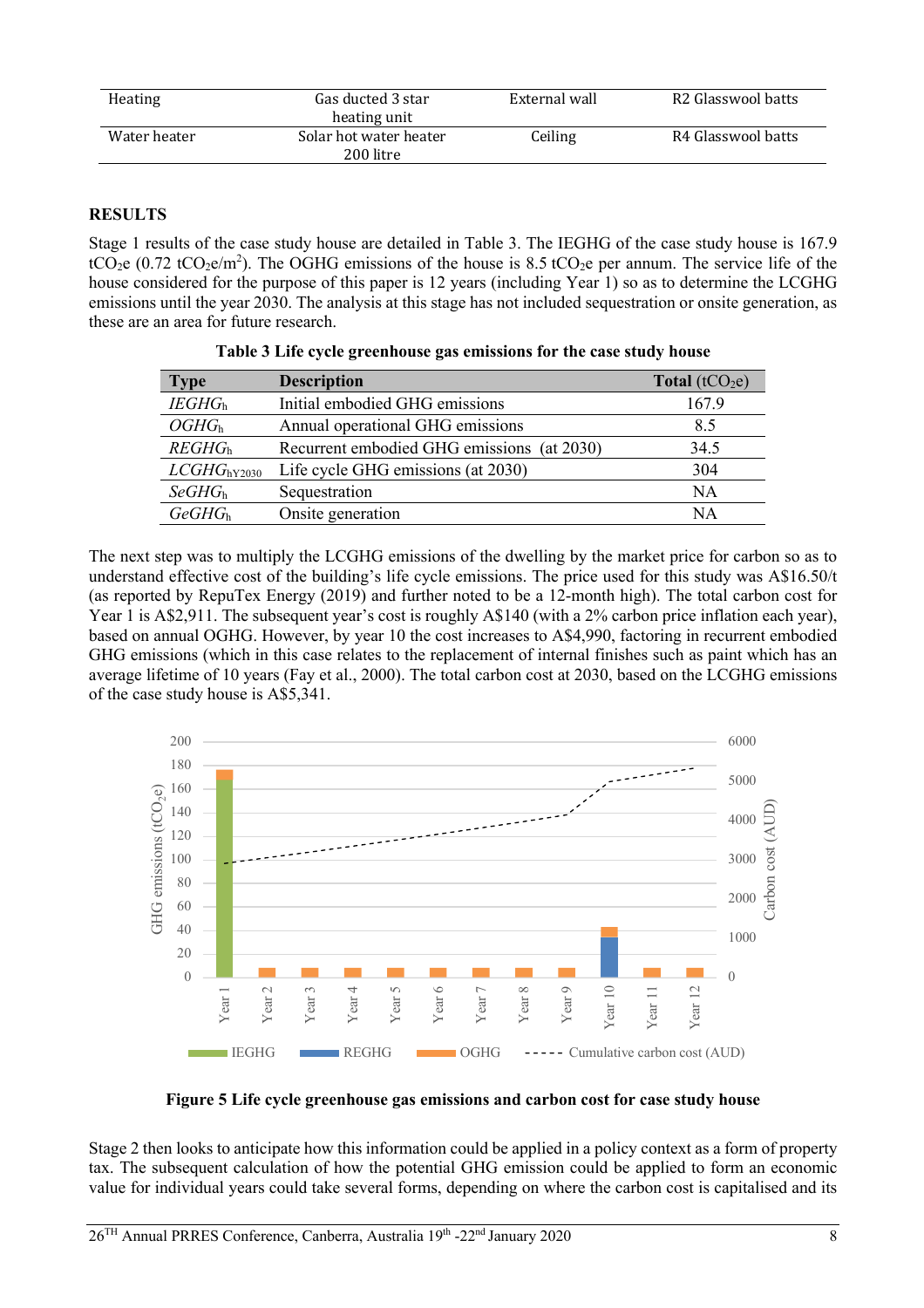timing. Table 4 presents several scenarios of modelling how the valuation approaches could be considered and calculated. The research borrows from the income valuation approaches, specifically in the concepts of cash flow analysis and discounted cash flow analysis. The analysis presented here, examines the implications of different approaches and considerations of calculations all based on the income cash flow approach. However, how and when prices are determined for calculation of the economic value of GHG emissions has implications for the end consideration of value. In considering how this can be communicated, the analysis examines the approach from a payment perspective of valuing the different components, from a singular present value, a discounted present value and then annual cash flows that are then considered as a whole. The first approach, examines a once off assessment could be made to cover the initial and recurrent embodied GHG emissions and forecast operational GHG emissions. This would comprise the forecast calculation of the carbon price multiplied by the embodied and operational GHG emissions. This would comprise a total carbon cost of A\$3,339 to cover embodied GHG emissions plus A\$1,683 for forecast operational GHG emissions. In whole terms, with no discounting, this could be attributed as a once of payment at the beginning of the build.

Option 2 considers the sum of the initial and recurrent embodied GHG emissions and divides it by the life of the house, in this case 12 years. These annualised emissions are added to the actual forecast operational emissions (or if on a yearly basis, the actual emissions) then multiplied by the carbon price for that year. This results in the initial embodied GHG emissions effectively equating to a larger financial burden, because of the carbon price inflation year on year calculated on an annual basis for the lifecycle.

Option 3 and Option 4 monetise the emissions using the carbon price from the designated year (i.e. initial embodied GHG emissions in year 1 and recurrent embodied GHG emissions in year 10). Option 3 is generated using a discounted cash flow approach, creating a total present value and then the cumulative future cash flow is annualised to generate an annual payment. However, this wouldn't then have ongoing benefits of changing consumer behaviour; consequently, consideration on an annual basis of the actual GHG emissions should be incorporated from bill/rate information. This could potentially also incorporate any further recurrent embodied GHG emissions from further additions to the structure or major renovation. Therefore, the annualised estimate of the embodied GHG emissions would provide a baseline of A\$310 per year (using the initial carbon price), and depending on actual energy consumption, further operational GHG emissions multiplied by the current carbon tax would then be payable, on an annual basis.

Therefore, Option 4 calculates the present value of the two embodied emissions values; then annualises the payments over the 12-year period, to which individual year on year operational emissions-related costs can then be added, thus starting at an annual payment of A\$450 per annum increasing to A\$484. However, should the occupier amend their actions this would result in variations occurring in the annual payment. The advantage of the last approach is that it fully allows for variations on a year by year basis depending on operational energy demand, while Option 3 is calculated considering a forecasted amount for operational energy demand.

|                        | <b>Initial</b>                     | <b>Recurrent</b>             | <b>Operational</b> | <b>Initial</b>   | <b>Assessmen</b> | Sum of           |
|------------------------|------------------------------------|------------------------------|--------------------|------------------|------------------|------------------|
|                        | embodied GHG                       | embodied GHG                 | <b>GHG</b>         | <b>Assessmen</b> |                  | <b>Assessmen</b> |
|                        | emissions                          | emissions                    | emissions          |                  | frequency        | t                |
| <b>Option 1. Total</b> | Actual                             | Forecast                     | Annual             | \$A5,023         | Once off         | A\$5,023         |
| GHG emissions -        | emissions                          | emissions                    | forecast           |                  |                  |                  |
| current carbon         | calculated and                     | calculated and               | emissions          |                  |                  |                  |
| price                  | multiplied by                      | multiplied by                | multiplied by      |                  |                  |                  |
|                        | fixed carbon                       | fixed carbon                 | fixed carbon       |                  |                  |                  |
|                        | price                              | price                        | price              |                  |                  |                  |
| <b>Option 2. Total</b> |                                    | Sum of initial and recurrent | Annual             | A\$419           | Annual           | A\$5,614         |
| embodied GHG           | emissions, divided by service life |                              | forecast or        |                  |                  |                  |
| emissions              | of the house, multiplied by the    |                              | actual             |                  |                  |                  |
| annualised,            | current carbon price               |                              | emissions          |                  |                  |                  |
| operational            |                                    |                              | multiplied by      |                  |                  |                  |
| GHG emissions          |                                    |                              | current            |                  |                  |                  |
| for individual         |                                    |                              | carbon price       |                  |                  |                  |
| years x yearly         |                                    |                              |                    |                  |                  |                  |
| carbon price           |                                    |                              |                    |                  |                  |                  |

#### **Table 4 Scenarios for estimating the economic value of life cycle greenhouse gas emissions associated with housing**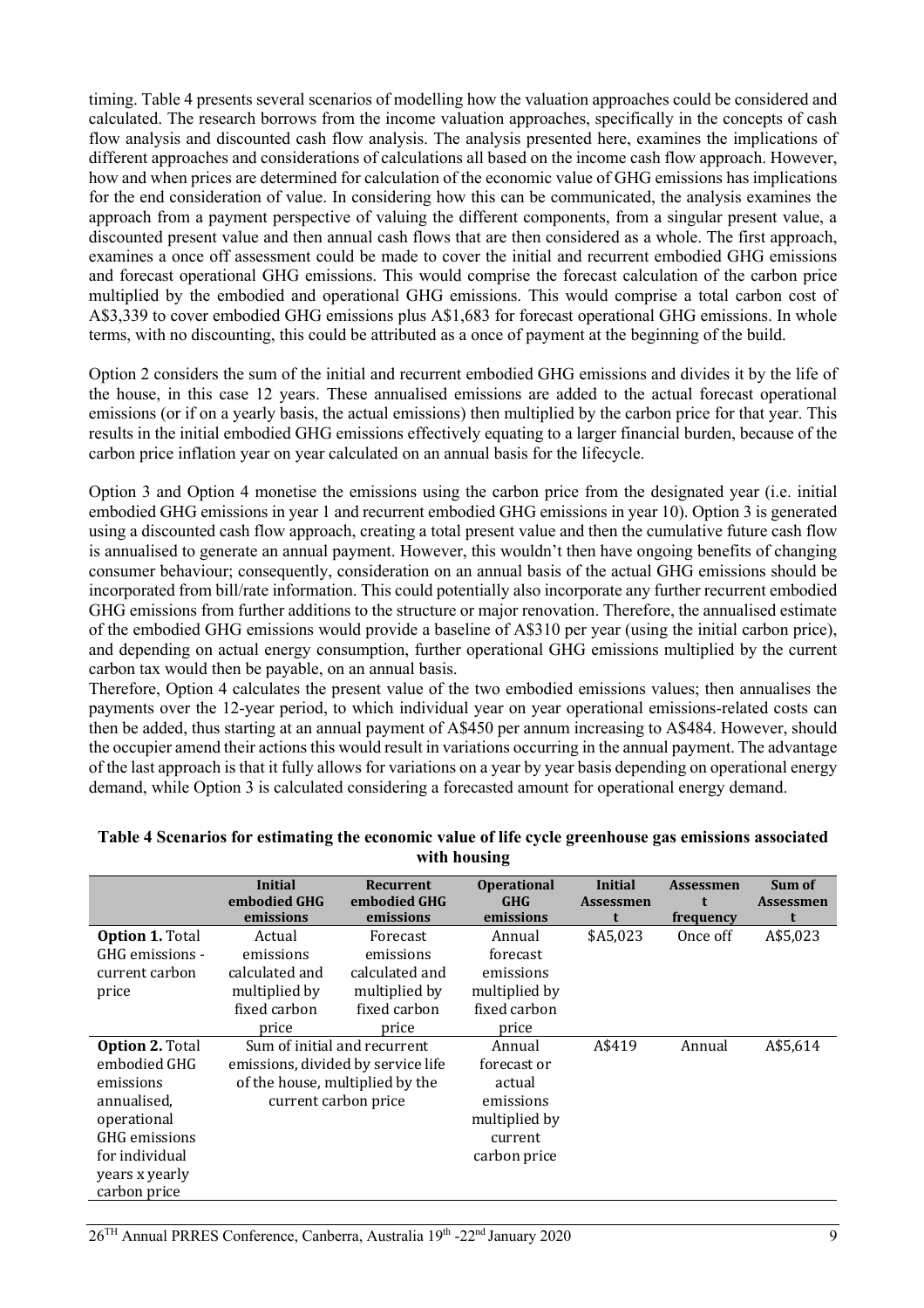| (No                  |                 |                                     |                |        |        |          |
|----------------------|-----------------|-------------------------------------|----------------|--------|--------|----------|
| discounting)         |                 |                                     |                |        |        |          |
| <b>Option 3. All</b> | Actual          | Forecast                            | Annual         | A\$398 | Annual | A\$5,332 |
| GHG emissions        | emissions       | emissions                           | forecast or    |        |        |          |
| are calculated at    | calculated and  | calculated and                      | actual         |        |        |          |
| current carbon       | multiplied by   | multiplied by                       | emissions      |        |        |          |
| price rate           | carbon price in | carbon price at                     | multiplied by  |        |        |          |
|                      | year 1          | year of material                    | current        |        |        |          |
|                      |                 | replacement                         | carbon price   |        |        |          |
| Option 4.            |                 | Sum of initial and recurrent        | Annual         | A\$450 | Annual | A\$5,596 |
| Present value of     |                 | emissions annualised using relevant | forecast or    |        |        |          |
| total embodied       |                 | carbon price and present value      | actual         |        |        |          |
| GHG emissions        |                 | formula                             | emissions      |        |        |          |
| plus annual          |                 |                                     | calculated and |        |        |          |
| operational          |                 |                                     | multiplied by  |        |        |          |
| GHG emissions        |                 |                                     | current carbon |        |        |          |
|                      |                 |                                     | price          |        |        |          |

Note: Discount rate 2%; Carbon price assumed at A\$16.50/t escalated at 2% p.a.

#### **DISCUSSION**

The LCGHG emissions for the 2019 for a typical detached house in Victoria, Australia were found to be 176.4 tCO<sub>2</sub>e. This figure was based on the IEGHG of 167.9 tCO<sub>2</sub>e and OGHG emissions of 8.5 tCO<sub>2</sub>e, which was been found to be comparable to figures from similar studies (such as Crawford, 2013, Stephan, 2013, Ren et al., 2013). When multiplied by a carbon price of A\$16.50/t this equates to a carbon cot of almost \$3,000 for the case study house. When taking into consideration the growth in GHG emissions over time by the house, by 2030 the LCGHG emissions would increase to just over 300 tCO<sub>2</sub>e. When taking into account that in Victoria alone, 74,974 houses were built in the last year (HIA, 2018), the total IEGHG emissions alone for all new houses would equal in the vicinity of 13 MtCO<sub>2</sub>e, which equates to over A\$200 million in carbon costs. If this is taken further and one factors in that Victoria is estimated to need 717,000 new houses by 2030 (Australian Government, 2009), this brings the LCGHG emissions for all new detached houses to around 200 MtCO<sub>2</sub>e. This is much higher than the 104 MtCO<sub>2</sub>e for all sectors of the economy that the Victoria State Government (2018) predicted for 2020. Based on a need for a further 1.6 million new houses in Victoria by 2050, it brings the total LCGHG to over 800 MtCO<sub>2</sub>e, as illustrated in Figure 6.



**Figure 6 Estimated life cycle greenhouse gas emissions for all new detached houses from 2019 to 2050 in Victoria, Australia**

Seeing as Victoria has set a target to reduce its GHG emissions to net zero by 2050, these case study figures make it quite apparent that first of all the predicted emissions (which exclude embodied emissions) greatly underestimate the amount of GHG emissions associated with new construction as these targets will not be met if the current trajectory of building design and construction is maintained. These underestimated figures emphasise yet again how important it is to look at GHG emissions from a life cycle perspective, one can no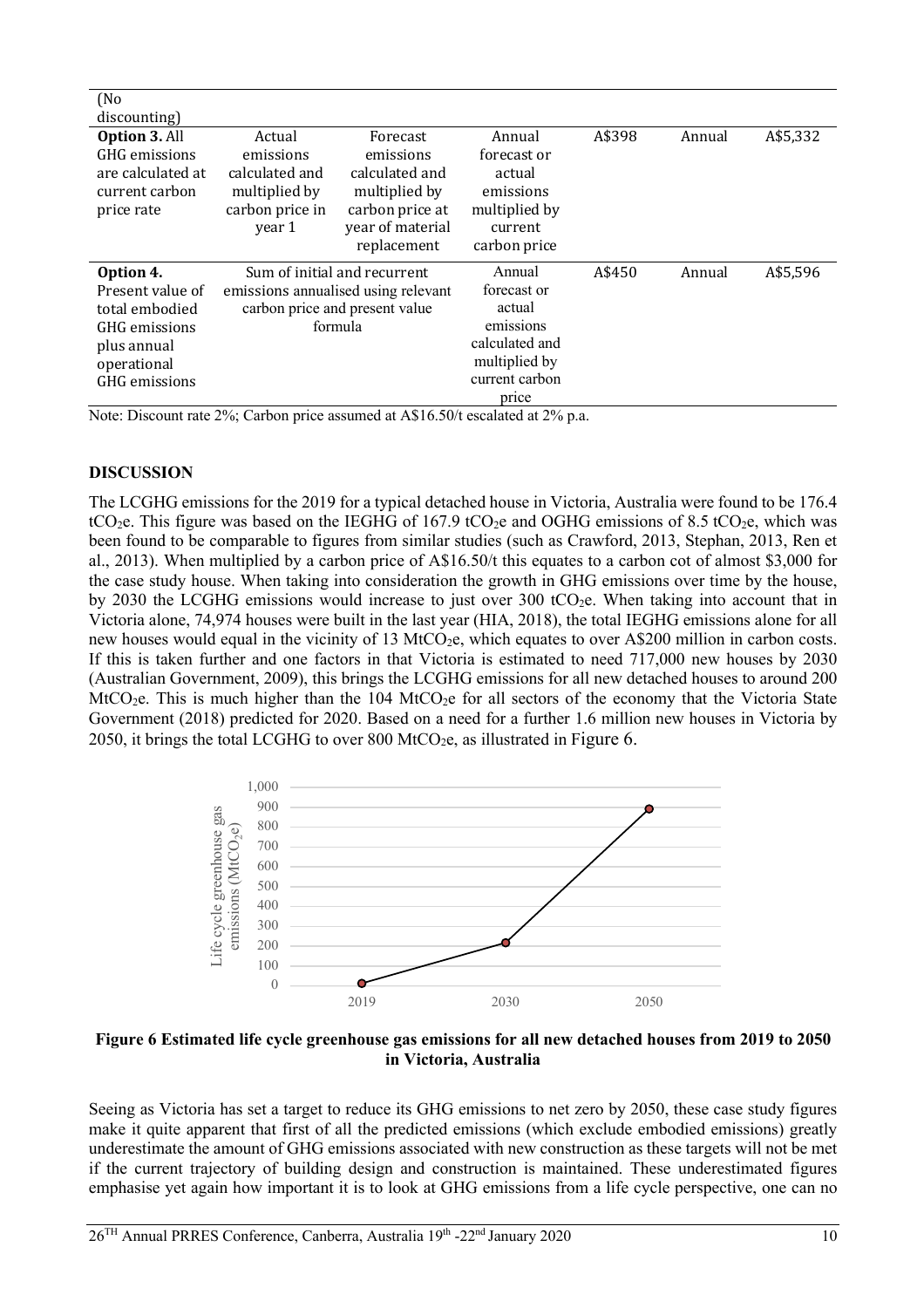longer keep ignoring the embodied life cycle stage as it has been shown to represent a large portion of total life cycle emissions (for the case study dwelling it has been shown to represent 70% of the total LCGHG emissions). Secondly from a financial perspective (based on the current carbon price) will end up costing the state and the homeowners an exorbitant amount of money.

It is important to be aware that due to the subjective nature of life cycle studies a large amount of uncertainty is inherent in any life cycle study (Säynäjoki et al., 2017). When interpreting the LCGHG results of this study a larger amount of uncertainty is associated with the final values. Hybrid embodied results have a variability range of  $\pm 40\%$  (Crawford, 2013) and operational results have a variability range of  $\pm 20\%$  (Juodis et al., 2009). Several assumptions have also been made as part of this study's calculations. These assumptions include that the operational energy needs of the case study dwelling will remain the same throughout the POA and that the energy generation will remain the same (for example there will not be a greater inclusion of renewables). In addition, conservative growth measures have been applied to carbon pricing and inflationary figures; which depending on the global approach to carbon pricing could stimulate a range of scenarios in regards to where pricing might escalate to.

Creating an approach which demonstrates to the potential purchasers the GHG emission cost of their new home in financial terms; either as an initial cash payment; or what has a greater effect is the ongoing annual payment required. By focusing on an annualised payment of the GHG emissions; two aspects are achieved; firstly provide a greater understanding of the real cost of GHG emissions; secondly, through the annual figure (Options 2 or 4) behaviour change can be altered due to the real time assessment of operational energy use. Options 2 and 4 would enable not only behaviour changes in the home; but adjustment to where consumers source their energy and the subsequent energy mix they are using, which would then reduce their annual liability.

Further research is obviously required to further explore sensitivities relating to approaches used; carbon pricing; discount rates; inflation rates and life cycle timeframes. In addition, consideration of energy generation; and sequestration needs to be incorporated into the equation to examine how this may provide positive benefits to the overall equation; which may then provide further encouragement for onsite renewable energy generation.

### **CONCLUSIONS**

Greater efforts are needed within the property sector to mitigate growing GHG emissions. While significant emphasis has been placed on reducing operational GHG emissions over recent decades, embodied GHG emissions have become a significant component of the life cycle emissions attributable to property. Yet, there has been very limited focus on their reduction. Increasingly stringent national and global emissions targets will further exacerbate the already considerable liability of the emissions for property owners, occupiers, investors and developers.

This paper has demonstrated a number of options for valuing the life cycle GHG emissions of new housing, considering emissions liability across the entire housing life cycle. These options range from a single upfront payment to cover actual initial embodied emissions as well as forecast recurrent embodied and operational emissions over the life of the house; to an ongoing annual payment that covers annualised forecast embodied emissions and actual operational emissions. It is hoped that by valuing the emissions occurring across the entire housing life cycle, particularly the embodied emissions, that this would provide a greater incentive for emissions reduction within the property sector.

This paper demonstrates the extent of housing life cycle emissions and emphasises the scale of the potential GHG emissions liability for the state of Victoria, Australia, given the predicted number of houses needed over the coming decades. Further research is needed to test the broader implications of the various valuation options presented here and how these may be integrated into existing housing and environmental policy in Australia.

## **REFERENCES**

ALDY, J. E. & STAVINS, R. N. 2012. The promise and problems of pricing carbon: Theory and experience. *The Journal of Environment & Development,* 21**,** 152-180.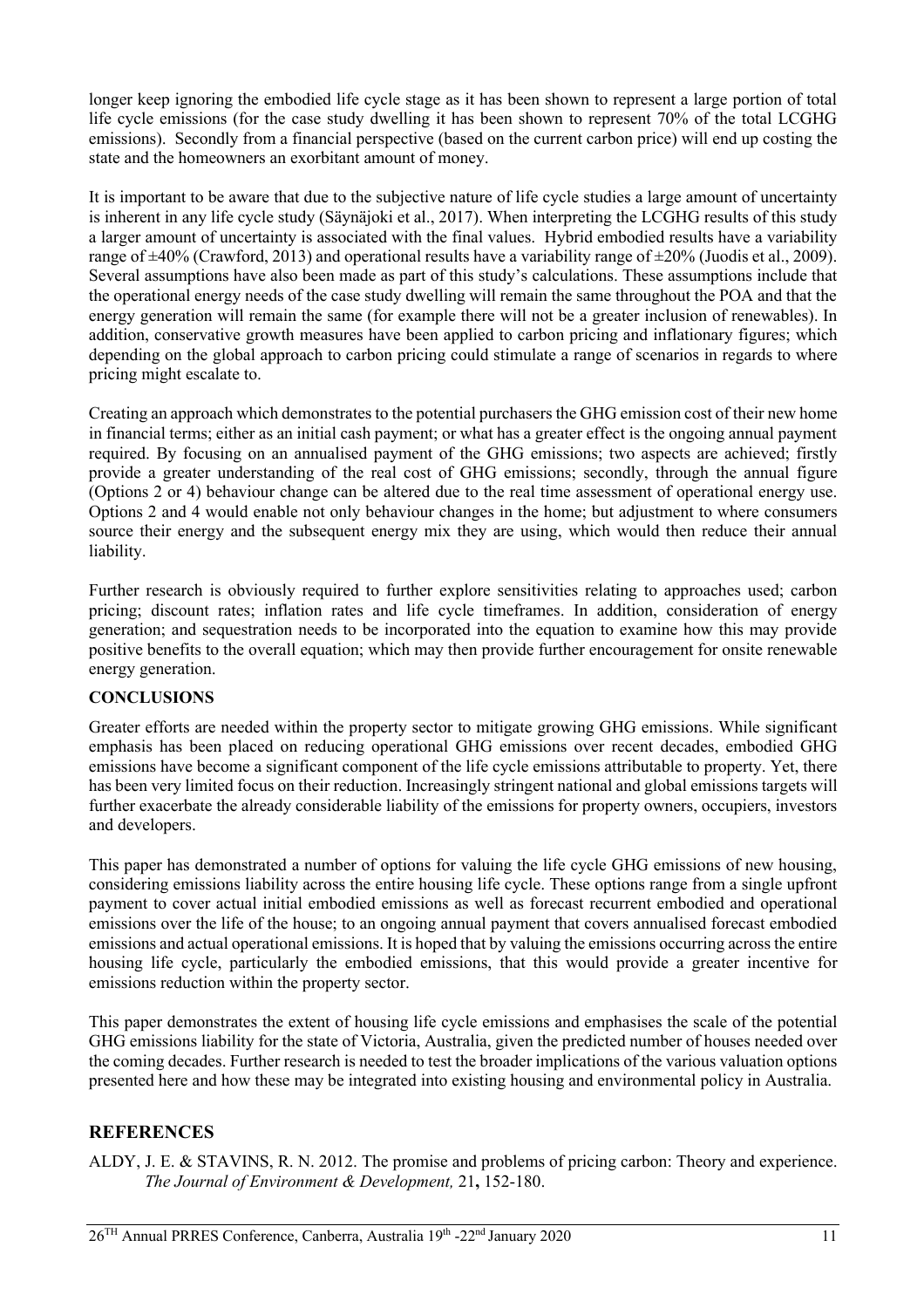- ARCHITECTURE 2030. 2019. *Buildings generate nearly 40% of annual global GHG emissions. Why the building sector?* [Online]. Available: https://architecture2030.org/buildings problem why/. [Accessed 16/06/2019].
- ASBP 2014. Embodied Carbon IndustryTask Force Proposals. *The Alliance for sustainable building products.* London.
- AUSTRALIAN GOVERNMENT 2009. National Housing Supply council: State of supply. Australia: National Housing Supply Council.
- BROUNEN, D. & KOK, N. 2011. On the economics of energy labels in the housing market. *Journal of Environmental Economics and Management,* 62**,** 166-179.
- BROWNBILL, A. 2019. *Buildings produce 25% of Australia's emissions. What will it take to make them*  'green' – and who'll pay? [Online]. Available: https://theconversation.com/buildings-produce-25-ofaustralias-emissions-what-will-it-take-to-make-them-green-and-wholl-pay-105652 [Accessed 26/06/2019].
- CLIMATE COUNCIL. 2015. *New report reveals that Australia is among the worst emitters in the world*  [Online]. Australia: Climate Council. Available: https://www.climatecouncil.org.au/new-reportreveals-that-australia-is-among-the-worst-emitters-in-the-world [Accessed 06/06/2016].
- COMMSEC. 2017. *Australian home sizes fall to 20-year low* [Online]. Australia: Commonwealth Bank of Australia. Available: https://www.commbank.com.au/guidance/newsroom/commsec-home-sizereport-201711.html [Accessed 15/06/2019].
- CRAWFORD, R. H. 2011. *Life Cycle Assessment in the Built Environment,* Oxon, Spon Press.
- CRAWFORD, R. H. 2013. Post-occupancy life cycle energy assessment of a residential building in Australia. *Architectural Science Review,* 57**,** 114-124.
- DEPARTMENT OF THE ENVIRONMENT AND ENERGY 2018. National Inventory by Economic Sector 2016: Australia's National Greenhouse Accounts. Australia.
- DIXIT, M. K., FERNÁNDEZ-SOLÍS, J. L., LAVY, S. & CULP, C. H. 2012. Need for an embodied energy measurement protocol for buildings: A review paper. *Renewable and Sustainable Energy Reviews,* 16**,** 3730-3743.
- DOBES, L., LEUNG, J. & ARGYROUS, G. 2016. Social cost-benefit analysis in Australia and New Zealand :the state of current practice and what needs to be done. *ANU press,* The Australian National University, Australia.
- FAY, R., TRELOAR, G. & IYER-RANIGA, U. 2000. Life cycle energy analysis of buildings: a case study. *Building Research & Information,* 28**,** 31-41.
- FUERST, F., MCALLISTER, P., NANDA, A. & WYATT, P. 2015. Does energy efficiency matter to homebuyers? An investigation of EPC ratings and transaction prices in England. . *Energy Economics,* 48**,** 145-156.
- FUERST, F. & WARREN-MYERS, G. 2018. Does voluntary disclosure create a green lemon problem? Energy-efficiency ratings and house prices. . *Energy Economics,* 74**,** 1-12.
- HIA 2018. Housing 100. Australia.
- HOSSEINIE, R. & MARTEK, I. 2019. *Buildings produce 25% of Australia's emissions. What will it take to make them 'green' – and who'll pay?* [Online]. Available: https://architectureau.com/articles/buildings-produce-25-of-australias-emissions-what-will-it-take-tomake-them-green-and-wholl-pay/. [Accessed 20/06/19; ].
- HYLAND, M., LYONS, R. C. & LYONS, S. 2013. The value of domestic building energy efficiencyevidence from Ireland. *Energy Economics,* 40**,** 943-952.
- IBN-MOHAMMED, T., GREENOUGH, R., TAYLOR, S., OZAWA-MEIDA, L. & ACQUAYE, A. 2013. Operational vs. embodied emissions in buildings—A review of current trends. *Energy and Buildings,* 66**,** 232-245.
- JOWSEY, E. 2012. The contribution of housing to carbon emissions and the potential for reduction: an Australia-UK comparison. *18th Annual Pacific Rim Real Estate Society Conference.* Adelaide.
- JUODIS, E., JARAMINIENE, E. & DUDKIEWICZ, E. 2009. Inherent variability of heat consumption in residential buildings. *Energy and Buildings,* 41**,** 1188-1194.
- KAHN, M. E. & KOK, N. 2014. The capitalization of green labels in the California housing market. *Regional Science and Urban Economics,* 47**,** 25-34.
- KORDJAMSHIDI, M. & KING, S. 2009. Overcoming problems in house energy ratings in temperate climates: A proposed new rating framework. *Energy and Buildings,* 41**,** 125-132.
- MARCH, S. 2019. *Are Australia's efforts to curb global warming enough to meet our Paris target?* [Online]. Australia: ABC. [Accessed 15/09/2019].

 $26<sup>TH</sup>$  Annual PRRES Conference, Canberra, Australia  $19<sup>th</sup>$  -22<sup>nd</sup> January 2020